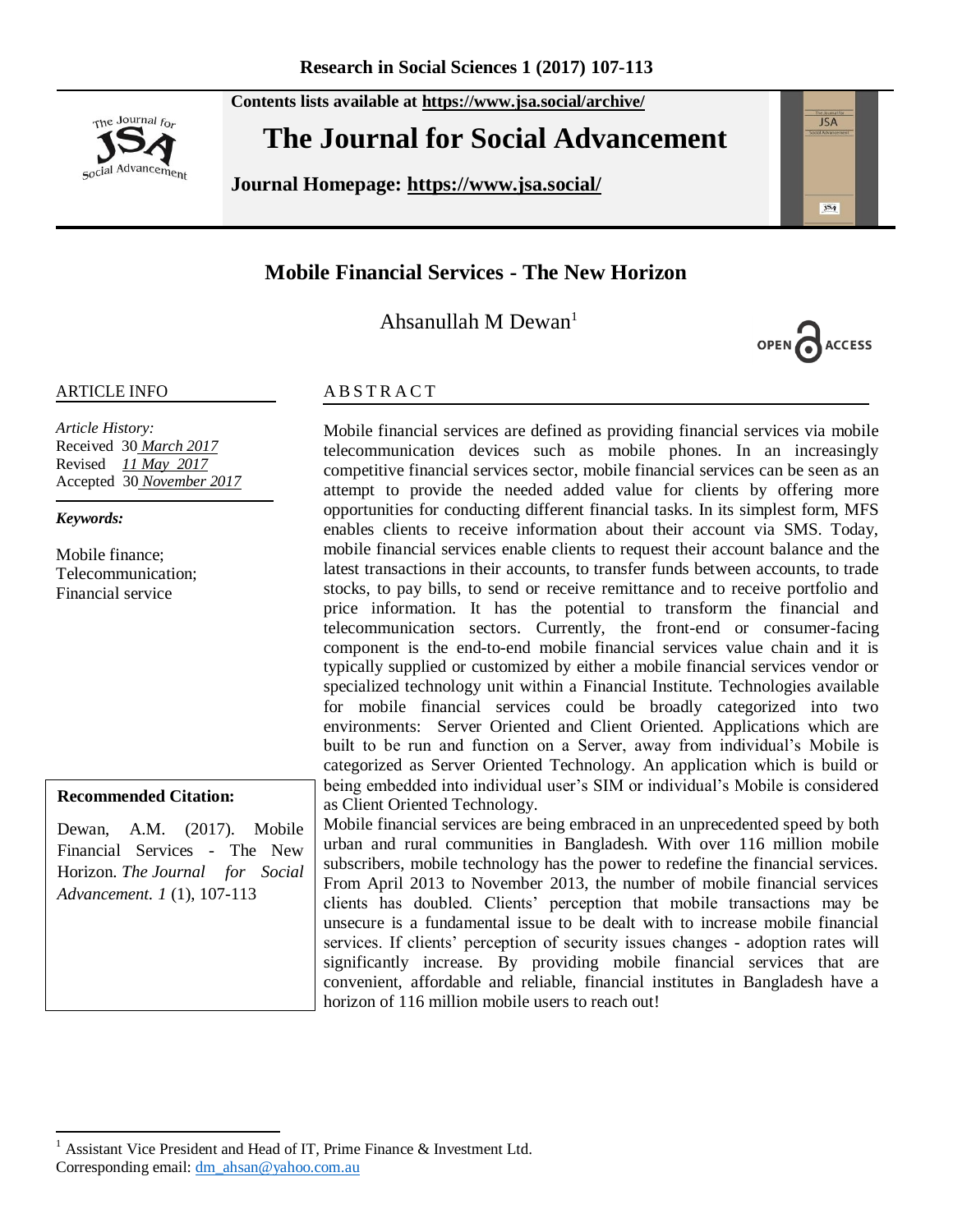### **Introduction**

Financial services provided via mobile telecommunication devices such as mobile phone are defined as mobile financial services. Clients interact with a financial institute via mobile device through this channel. The Federal Reserve of United States defines mobile financial services in particular mobile banking as "using a mobile phone to access your bank account, credit card account, or other financial account. Mobile banking can be done either by accessing your bank"s web page through the web browser on your mobile phone, via text messaging, or by using an application downloaded to your mobile phone."

#### **Mobile Financial Services**

Mobile financial services (MFS) are more flexible and omnipresent than existing channels available in traditional banking. MFS has every potential to transform both financial and telecommunication sector. Bank and non-banking financial institutes would like their traditional customers to migrate from branch or phone services to mobile banking services. MFS has the potential to generate revenue for mobile service providers as well as reducing the costs of providing financial services. Recent progresses in wireless technology and rapid proliferation of advanced mobile phones have been advantageous to mobile financial services. According to Bangladesh Bank, in April 2014, number of mobile financial services clients is over 15 million (www.bangladesh-bank.org).

Today, mobile financial services spawns various types of users and offers a bouquet of facilities tailor made for each customer segment as depicted in the diagrams below:





Mobile phones have clearly become ubiquitous and a standard aspect of daily life for many of us. Ongoing innovations in mobile financial services show tremendous potential to change the way clients conduct financial transactions by offering clients new services at a minimum cost. Yet, many people, especially senior citizens, remain skeptical of the benefit of mobile financial services and the level of security provided along with such services.

# **The Client's Perspective**

Mobile financial services are characterized by some unique features that equip it with certain advantages against conventional forms of financial service (Tiwari R, et al 2006):

- **Localization:** Built in positioning technologies are available to offer location based services. Examples include options to search a branch location of a specific financial institution.
- **Ubiquity:** Account holders have options to avail the services to carry out transactions regardless of his/her current geographical location.
- **Immediacy:** Services that are time-critical and demand a fast reaction is now a reality. Stock market information is now available real-time while customers on move and allow customers to order a broker for real time transaction.
- **Pro-active functionality:** Financial service recipients have the options to choose to receive information on pull and/or push basis, thereby deciding the content and frequency of messages.
- **Instant connectivity:** 'Always online' that's the magic world for mobile financial services. Mobile devices are constantly online, i.e. in touch with the network ("always-on" feature).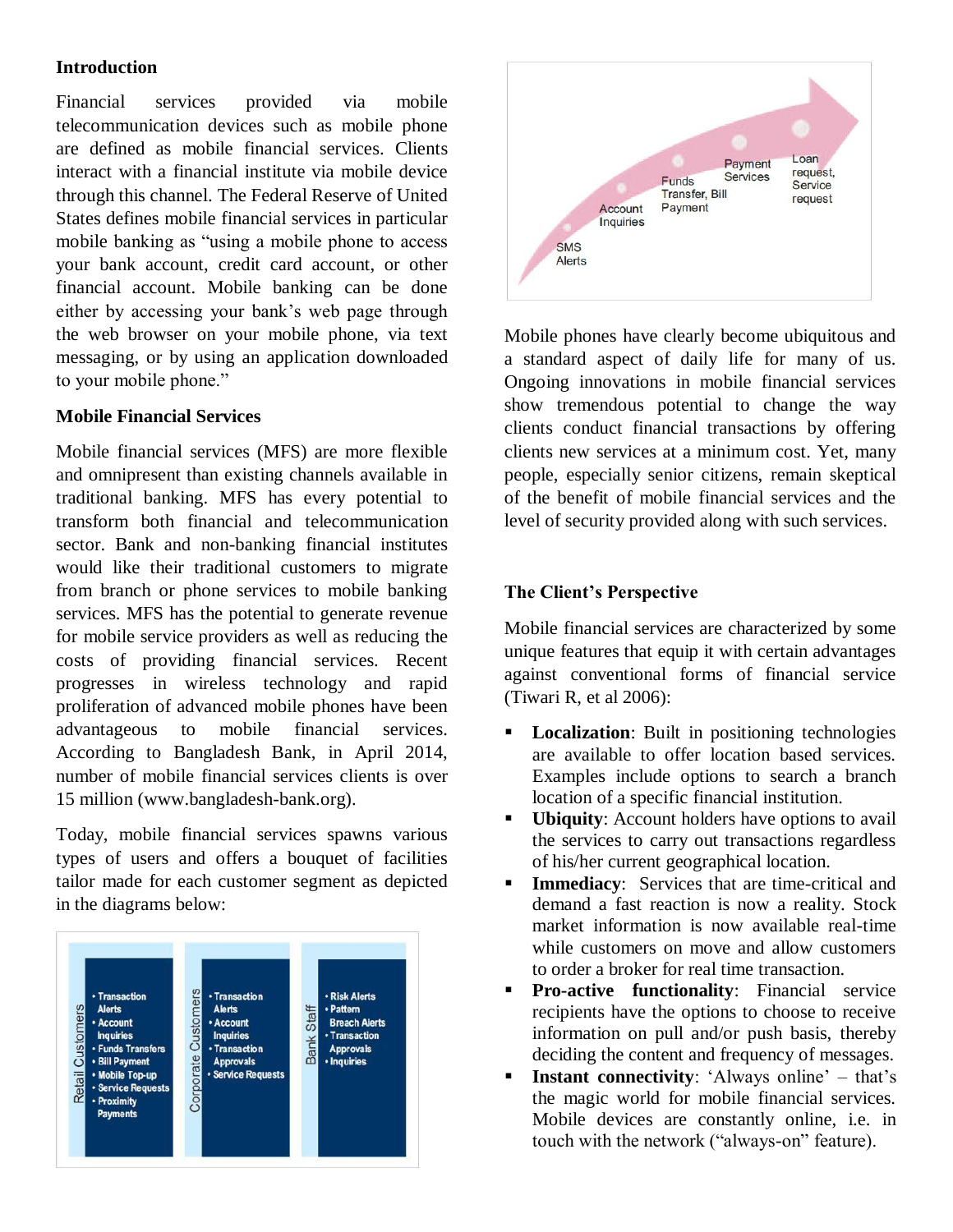**Simple authentication procedure**: The SIM - Subscriber Identity Module chip of mobile devices is registered with respective mobile network operator and the owner is, in combination with a national identification card is unambiguously identifiable in Bangladesh.

The features mentioned above make mobile financial services particularly suitable for timecritical situations. Mobile financial services are useful for catering to impulsive decisions, which do not require a very careful thinking. MFS has the power to increase efficiency by contributing to better utilization of time spent while on the move.

#### **The Financial Institute's Perspective**

Mobile financial services mainly attract the financial institute for following (Tiwari R, et al 2006):

- **MFS as technology- savvy**: Financial institutes are today confronted with technology-savvy clients who are often on the move. They want to be able to organize financial transactions while on the move irrespective of opening hours. FIs are responding to this change by introducing mobile initiatives (Tiwari R, et al 2006).
- **MFS as distribution channel**: Mobile financial services enhance the number of existing distribution channels and contribute to the business by increasing volume.
- **MFS as a source of revenue**: Mobile financial services can also serve as a source of revenue. Innovative, mobility-centric services can be offered on a premium basis. This would not only help generate additional revenues from existing customer-base but may even attract new clients. SMS alert service is a classic example.
- **MFS** as an image-enhancing product: Mobile financial services can be used as an image enhancing product to gain strategic advantages. The FI may hope to win or retain a positive image and strengthen the brand-reputation of being innovative and visionary. Further, financial institutes can profit from an earlymover advantage by actively shaping technological standards based on one"s own strengths.

#### **Mobile Financial Services Infrastructure**

Mobile financial service is seen to be an extension of existing payment infrastructure of a financial institute to mobile phones as a channel for the leveraging of the mobile network and its reach, to deliver banking services to clients. MFS infrastructure thus sits in a similar technical environment to the banks ATMs, POS, branch and internet banking service offerings (Krugel G, 2007). The core banking system, the system that houses the clients" account and related transaction management and history, would require a mean to translate banking instructions, received from clients, through one of the bank channels such as ATMs or the internet, into a format that the core banking system can process. This translation is normally performed by an Electronic Fund Transfer channel switch. The EFT channel switch would switch transactions from the channel to the appropriate area within the core banking system.



#### *Fig. MFS in the overall Financial Service Architecture*

MFS channel can be delivered to clients through two application environments. Client-side applications are applications that reside on the clients SIM card or on their actual mobile phone device. Client-side technologies include J2ME. Server-side applications are developed on a server away from the client mobile phone or SIM card. Server-side technologies include USSD2, IVR, SSMS and WAP. The FI would only need to select one of these bearer channels, or bearer channel strategies, for implementation (Krugel G., 2007). However, in Bangladesh, it would be wise to implement more than one bearer channel in order to manage consumer take up and the risk associated with non-take up of a specific technology. The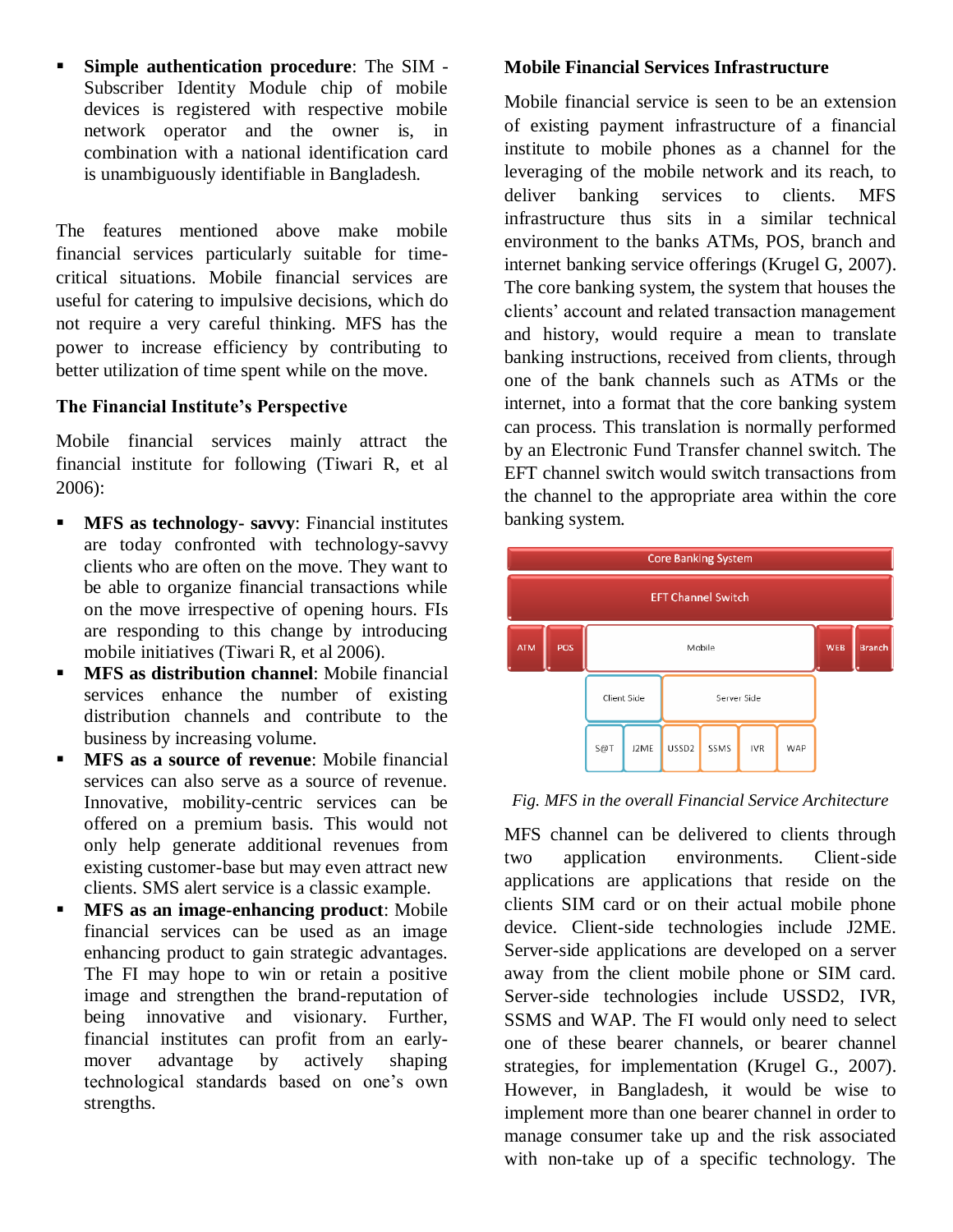selected bearer channel does not have an affect on where mobile financial services platform should sit.

# **Mobile Financial Services Technology**

The front-end or consumer-facing component is the end-to-end MFS value chain and it is typically supplied or customized by either a MFS vendor or specialized technology unit within a FI. These MFS Technologies can be categorised into two environments (Asmelash H, 2014):

**Server-Oriented Technologies:** Server-side technologies are those applications built on a server, away from the consumer's SIM or Mobile handset. Examples of server-side technologies would be SMS, IVR, USSD2 and WAP.

**Client-Oriented Technologies:** Client-side technologies are those applications, solutions and service offerings built or embedded on a consumer SIM or mobile handset. Examples of client-side applications are S@T and J2ME.

All technologies have differing characteristics and processes. Customers need to register or activate the mobile applications or services with their respective financial institutions. Registration process serves as a first step towards identification of the client to ensure ongoing trust in, and security of, the transaction. There are numerous methods of registering or activating clients in existence, all of which require the endorsement of the FI offering the service.

In server-side applications, client data that enables the processing of transactions, such as account/card details, are typically stored in a secured environment, on a server at a bank or at their allocated service provider/vendor (GSMA Intelligence, 2013).

In client-side applications, the client data is typically stored on the application, or entered by the client, and encrypted by the application in the SIM or handset. Each of the server-side and client-side applications are briefly described below (GSMA Intelligence, 2013):

# **SMS Banking Solutions**

Short Messaging Service (SMS) allows users to send and receive text messages on a mobile phone using the numbered keypad on the handset to input characters. Each message can be up to 160 characters long and sent to and from users of different operator networks. All mobile phones available today support SMS. Indeed, SMS has become a global phenomenon, with billions of text messages sent worldwide every week.

SMS Banking requires a registered client to initiate a transaction by sending a structured SMS (SSMS) message to the Mobile Banking Service. This SSMS requires a tag word identifier to instruct the SMS gateway to submit the message to the correct SMS application. A tag word is the first word in the SSMS. The balance of the SSMS would hold the instruction from the client to the MFS application. E.g.: 'bank balance PIN' for a sms based bank balance enquiry.

# **Interactive Voice Response (IVR)**

Interactive Voice Response (IVR) is a phone technology that allows a person, typically a telephone caller, to select options from a voice menu and interact with the phone system. A prerecorded voice prompt is played and the caller presses a number on a telephone keypad to select an option, i.e. "press 1 for yes, press 2 for no". Speech recognition can also interpret the caller's simple spoken answer such as "yes", "no", or more complex words, sentences and business names, or a number as a valid response to the voice prompt. IVR has been used prior to the existence of mobile phones in the form of telephone banking and is still in use today.

# **Unstructured Supplementary Service Data (USSD)**

In its simplest definition, USSD is a menu driven form of SMS where a client would receive a text menu on their mobile as opposed to a string of words. Like SMS, it transports small messages of up to 160 characters between the mobile handset and the network. Unlike SMS, USSD is session based and can provide an interactive dialog between user and a certain set of applications. USSD1 only allows one way communication to the network,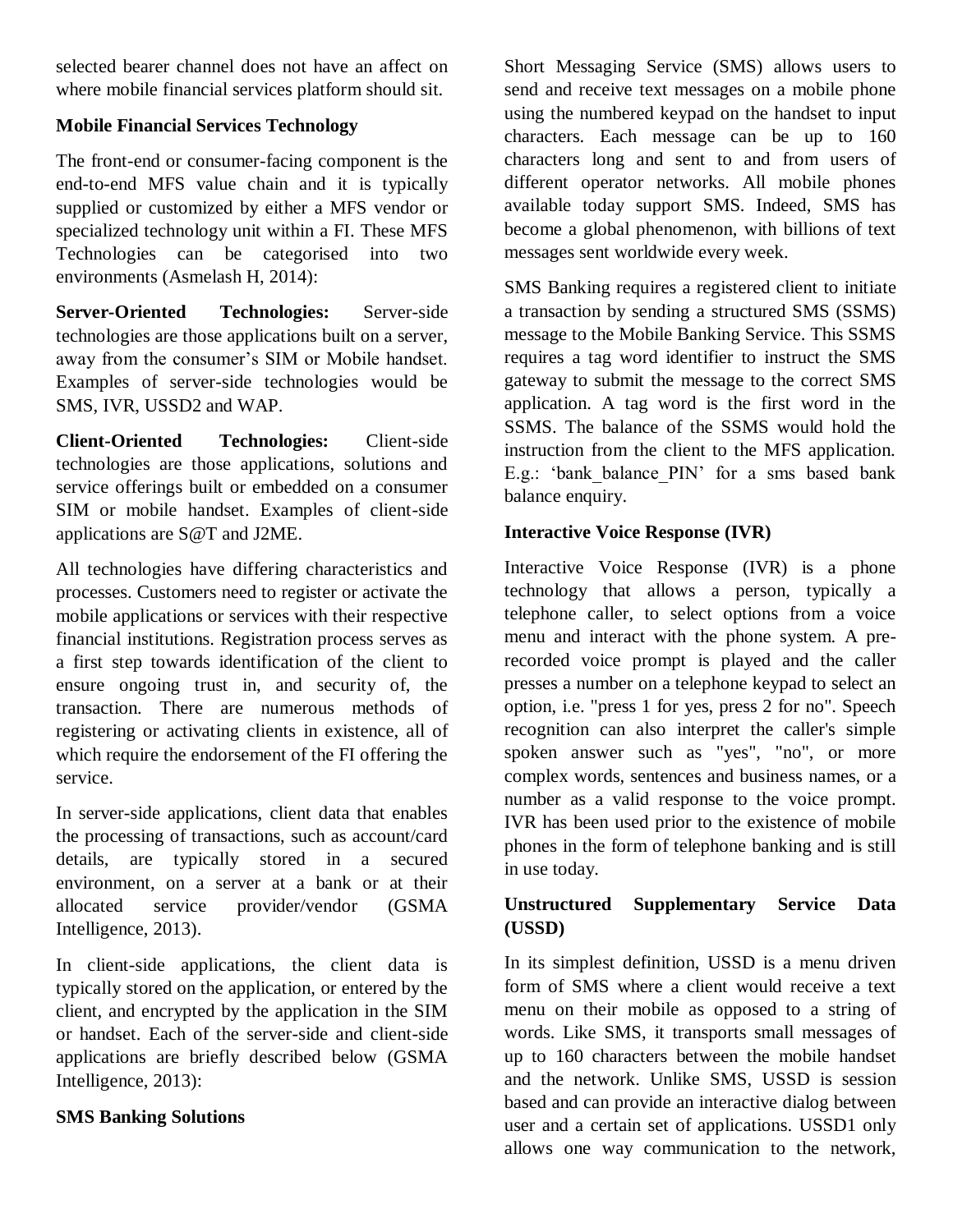USSD2 allows two way communications between user and network.

# **Wireless Application Protocol (WAP)**

WAP is best described as the internet on a mobile phone. WAP offers a consumer a similar experience to that of internet banking. The actual banking application resides at the bank and is secured and monitored in the same way as an internet banking website. A handset would need to be capable (functionality developed/loaded by the handset manufacturer), and have the right configuration (provided by the Mobile Network Operator), in order to support WAP Banking.

### **JAVA/J2ME**

J2ME (Java 2 Micro Edition) is a feature that allows the device to run small, user-installable software applications written especially for mobile devices. Once installed on the mobile, the application sends the data or instruction from the device to the service provider in an encrypted format. The data is typically encrypted prior to leaving the handset and being sent to the service provider or FI. Once received, the service provider or FI would decrypt the message and process the client's instruction.

### **SIM Based Applications**

The SIM Application Toolkit allows financial service provider or FI to house the client's mobile financial services menu within the SIM card. The SIM Application Toolkit (commonly referred to as STK) enables the SIM to initiate actions which can be used for various value added services. Once the application is on the SIM, instructions from the client can be entered, encrypted, and transported by SMS to the service provider or bank. The challenge in SIM based applications is getting the application onto a SIM card that already exists in the market.

# **Financial Data Security in WAP, J2ME and S@T**



WAP allows for a GPRS session to be opened between the handset web browser and the web

application at the bank. This session is protected by the encrypted GSM communication layer and then can be further protected by encryption of the actual banking website that is being accessed. This makes WAP transactions open to similar threats as internet banking, yet further secured in that the FI can establish that the session has been initiated by the client's SIM.

J2ME applications have additional security around the application that is resident on the handset. Thus the data entered into the J2ME application can be encrypted at that point and sent across the GPRS channel. It would only be decrypted at the FI or service provider end. J2ME is however open to certain attacks in that the client needs to establish that the application is being downloaded from the correct source and that the source is not that of a malicious attempt to copy the application in order to obtain sensitive data.

S@T is the most secure method of mobile banking. It allows the bank to load its own encryption keys onto the SIM card with the FI's own developed application. Thus the client's data can be stored on the SIM Card and the client can be authenticated on the handset prior to having to carry any data across the mobile network. The data is also encrypted prior to leaving the handset and only decrypted using the banks encryption keys within the bank.

The following additional steps could be used to mitigate the gaps in the mobile financial services security environment:

- **Mobile Subscriber ISDN Number and PIN** authentication is used in almost every implementation, creating a form of digital signature that says that the client is initiating the transaction from their SIM card and that they are entering their secret PIN to prove that they are the owner of that SIM card. This is a powerful tool that the mobile operator provides for client authentication.
- The PIN should be client selected PIN, and never stored on the mobile banking platform or application as a PIN but rather as a PIN Offset.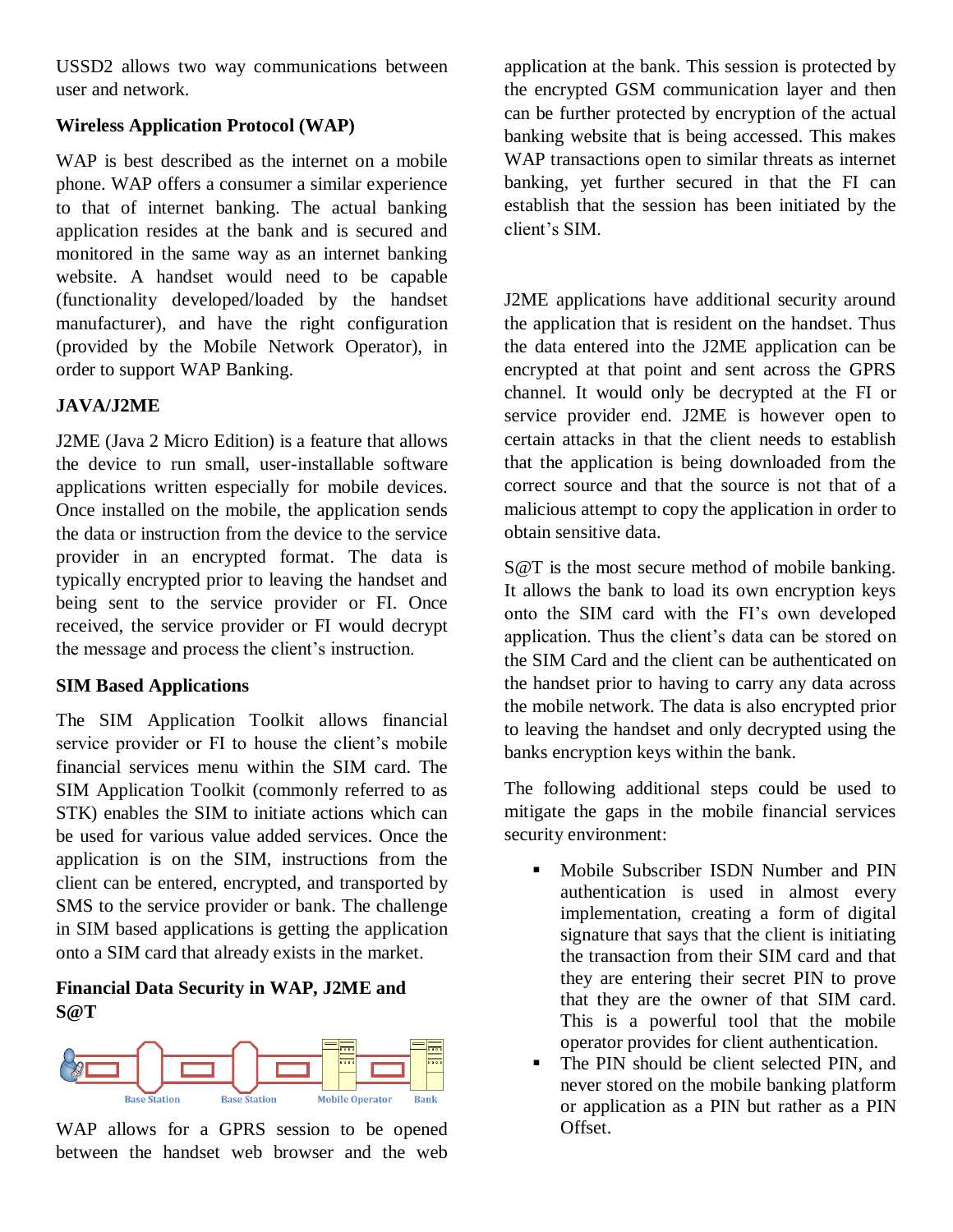- Dual bearer channel in a single transaction is advised to prevent any possible spoofing or public internet gateway initiated transactions. This would mean that the consumer initiated transaction is on one bearer and the banks response on another. E.g. SMS initiated banking with USSD response. This would mean that the response would go back to the registered mobile phone as apposed to the phone/gateway that initiated the transaction.
- Fraud, behaviour, and spend pattern monitoring of all transactions, ideally real time, as well as spend limits should be in place to cap the FI"s exposure.
- Adequate identification of the client at registration.

### **Regulation of Mobile Financial Services in Bangladesh**

Following several years of deliberations and ad hoc permissions on mobile financial services, the Department of Currency Management and Payment Systems of Bangladesh Bank issued "Guidelines on Mobile Financial Services (MFS)" on 22 September 2011 which were subsequently amended on 20 December 2011. These guidelines state that only a bank‐led model will be permitted. For Bangladesh Bank this means that a customer's account, termed "Mobile Account", will rest with the bank and will be accessible through the customer's mobile device. This mobile account will be a non-chequing account classified separately from a standard banking account.

Bangladesh Bank has established limits on person to person (P2P) transactions of taka 10,000 per day and 25,000 per month. These amounts are subject to change from time to time at the discretion of Bangladesh Bank. It restricts P2P payments between holders of registered mobile accounts thereby restricting the use of services in which the recipient cashes out a payment without opening a mobile account.

Till June 2012, seventeen banks have been granted permission to introduce MFS by Bangladesh Bank. Ten banks have launched MFS and of these five are licensed to offer a range of service beyond inward foreign remittances. NBFIs can easily introduce mobile financial services in the form of Marketing,

SMS alert, DPS collections, monthly installments repayments etc.

# **Conclusion**

The evolution of mobile technology has the potential to empower clients and expand access to financial services for previously underserved populations. The prevalence of mobile phone access among minorities, low-income individuals, and younger generations creates the possibility of using mobile technology to expand financial inclusion to previously underserved populations.

Mobile financial services are poised for significant growth in adoption in the near future, with usage likely increasing to one in three mobile phone users by 2015. From April 2013 to November 2013, the MFS client base doubled. A significant fraction of mobile phone users appears to be interested in using mobile to make mobile payments. Clients' perception that mobile transactions are un-secure is currently one of the primary impediments to adoption. If clients' perception of security issues changes - adoption rates will significantly increase. By providing mobile financial services that are convenient, affordable and reliable, financial institutes in Bangladesh have a horizon of 116 million to reach out!

# **References**

- Bangladesh Bank, "Mobile Financial Services in Bangladesh: An Overview of Market Development", Policy Paper, 2012
- Board of Governors of the Federal Reserve System, 'Consumers and Mobile Financial Services', Washington, 2012
- Dr Saifullah M Dewan, 'Towards anchoring Users' Switching to Mobile Banking with Expectancy Theory ', 24th Australasian Conference on Information Systems, Melbourne, 2013
- Dr Saifullah M Dewan and Ahsanullah M Dewan, "Young Consumers" M-banking Choice in Urban Bangladesh: Preliminary Indication", 12th International Conference on Computer and Information Technology, Dhaka, 2009